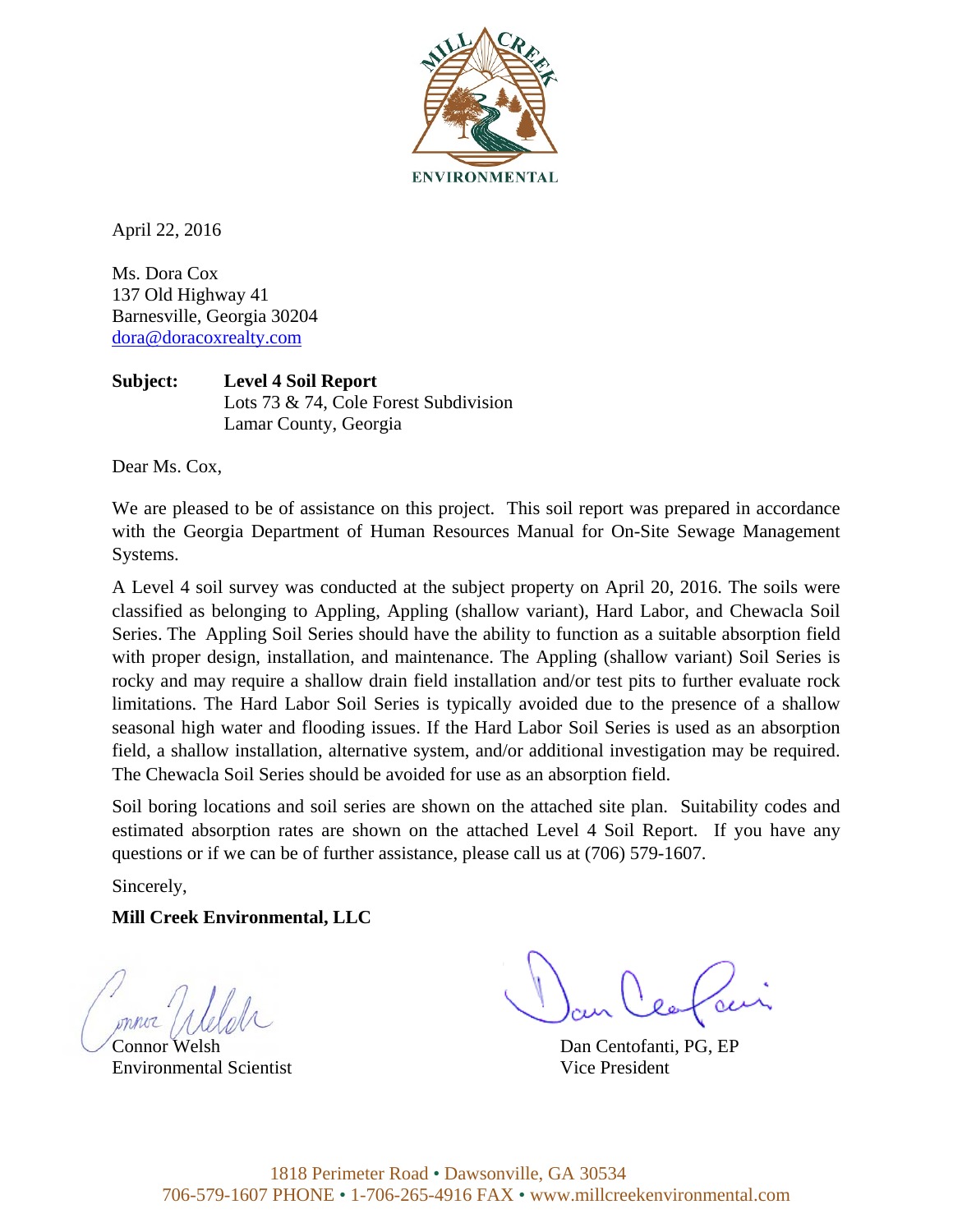# **LEVEL 4 SOIL REPORT**

**COUNTY:** Lamar **DATE:** April 20, 2016

## **CONTACT:** Dora Cox

**SITE LOCATION ADDRESS**: Lots 73 & 74, Cole Forest Subdivision

**PHONE NUMBER:** (770) 584-4433

**SCALE:**  $1" = 100"$ 

| <b>SOIL PROPERTIES</b>                       |                                                                            |                                                              |                                                                     |                                                                                 |                                                                                                        |                                                                 |                                                             |
|----------------------------------------------|----------------------------------------------------------------------------|--------------------------------------------------------------|---------------------------------------------------------------------|---------------------------------------------------------------------------------|--------------------------------------------------------------------------------------------------------|-----------------------------------------------------------------|-------------------------------------------------------------|
| <b>SOIL</b><br><b>BORING</b><br><b>NUMBR</b> | <b>SOIL SERIES<sup>(2)</sup></b><br><b>SEE SUITABILITY</b><br><b>CODES</b> | SLOPE <sup>(1)</sup><br><b>RANGES OF</b><br><b>SOIL TYPE</b> | <b>RESTRICTIVE/</b><br><b>REFUSAL</b><br>LAYER $^{(1)}$<br>(inches) | DEPTH TO $^{(1)}$<br><b>SEASONAL</b><br>HIGH $H_2O$<br><b>TABLE</b><br>(inches) | <b>ABSORPTION RATE</b> <sup>(3)(4)</sup><br><b>AT RECOMMENDED</b><br><b>TRENCH DEPTH</b><br>(min/inch) | $\rm RECOMMENDED^{(1)\,(3)}$<br><b>TRENCH DEPTH</b><br>(inches) | SUITABILITY <sup>(4)</sup><br><b>CODE</b><br>(Listed Below) |
|                                              |                                                                            | (Verified)                                                   | (Verified.)                                                         | (Verified)                                                                      | (Predicted)                                                                                            | (Verified)                                                      |                                                             |
| $B-1$                                        | Appling<br>Soil Series                                                     | 3%                                                           | >72                                                                 | >72                                                                             | 45                                                                                                     | 24-36                                                           | A                                                           |
| $B-2$                                        | Appling<br>Soil Series                                                     | 5%                                                           | >72                                                                 | >72                                                                             | 45                                                                                                     | 24-36                                                           | A                                                           |
| $B-3$                                        | Appling<br>Soil Series                                                     | 7%                                                           | >72                                                                 | >72                                                                             | 45                                                                                                     | 24-36                                                           | A                                                           |
| $B-4$                                        | Appling<br>Soil Series                                                     | 5%                                                           | >72                                                                 | >72                                                                             | 45                                                                                                     | 24-36                                                           | $\boldsymbol{A}$                                            |
| $B-5$                                        | Hard Labor<br>Soil Series                                                  | 10%                                                          | >72                                                                 | 42                                                                              | See Code                                                                                               | See Code                                                        | $\cal C$                                                    |
| $B-6$                                        | Chewacla<br>Soil Series                                                    | 14%                                                          | $>24$                                                               | 24                                                                              | See Code                                                                                               | See Code                                                        | $\cal F$                                                    |
| $B-7$                                        | Hard Labor<br>Soil Series                                                  | 6%                                                           | $>32$                                                               | 32                                                                              | See Code                                                                                               | See Code                                                        | $\cal C$                                                    |
| $B-8$                                        | Chewacla<br>Soil Series                                                    | 5%                                                           | >12                                                                 | 12                                                                              | See Code                                                                                               | See Code                                                        | $\boldsymbol{F}$                                            |
| $B-9$                                        | Chewacla<br>Soil Series                                                    | 7%                                                           | >12                                                                 | 12                                                                              | See Code                                                                                               | See Code                                                        | $\cal F$                                                    |
| $B-10$                                       | Hard Labor<br>Soil Series                                                  | $0 - 2%$                                                     | $>32$                                                               | 32                                                                              | See Code                                                                                               | See Code                                                        | $\cal C$                                                    |
| $B-11$                                       | Appling<br>Soil Series                                                     | 7%                                                           | >72                                                                 | >72                                                                             | 45                                                                                                     | 24-36                                                           | A                                                           |
| $B-12$                                       | Appling<br>Soil Series                                                     | 10%                                                          | >72                                                                 | >72                                                                             | 45                                                                                                     | 24-36                                                           | $\boldsymbol{A}$                                            |
| $B-13$                                       | Appling<br>Soil Series                                                     | 7%                                                           | >72                                                                 | >72                                                                             | 45                                                                                                     | 24-36                                                           | A                                                           |
| $B-14$                                       | Appling<br>Soil Series                                                     | 5%                                                           | >72                                                                 | >72                                                                             | 45                                                                                                     | 24-36                                                           | A                                                           |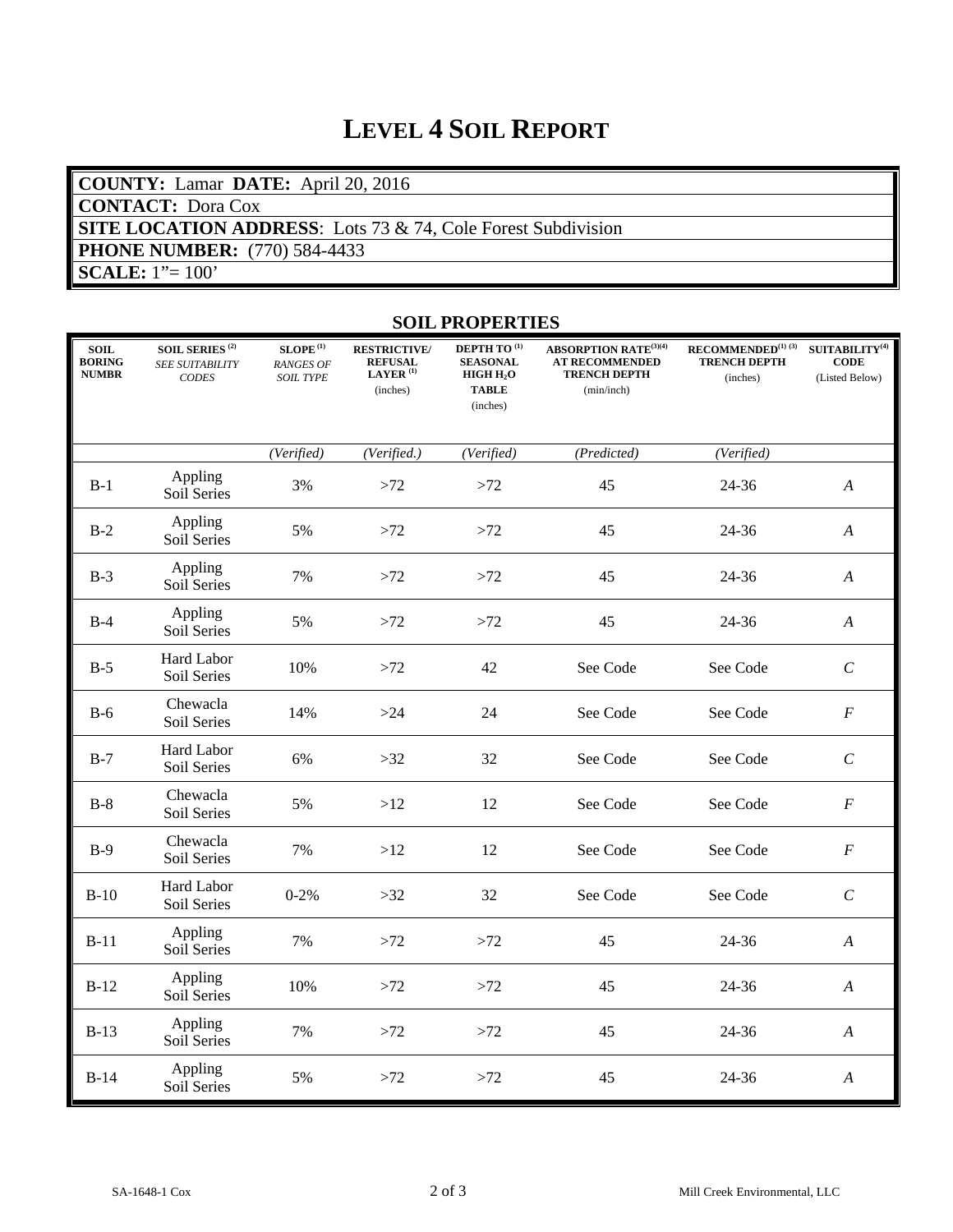| $B-15$ | Appling, Shallow<br>Variant<br>Soil Series | 6%  | 48    | >48 | 40       | 24       | $\boldsymbol{R}$ |
|--------|--------------------------------------------|-----|-------|-----|----------|----------|------------------|
| $B-16$ | Appling<br>Soil Series                     | 4%  | >72   | >72 | 45       | 24-36    | $\boldsymbol{A}$ |
| $B-17$ | Appling<br>Soil Series                     | 2%  | >72   | >72 | 45       | 24-36    | $\boldsymbol{A}$ |
| $B-18$ | Appling<br>Soil Series                     | 5%  | >72   | >72 | 45       | 24-36    | $\boldsymbol{A}$ |
| $B-19$ | Chewacla<br>Soil Series                    | 2%  | >10   | 10  | See Code | See Code | $\boldsymbol{F}$ |
| $B-20$ | Chewacla<br>Soil Series                    | 3%  | >20   | 20  | See Code | See Code | $\boldsymbol{F}$ |
| $B-21$ | Appling<br>Soil Series                     | 7%  | >72   | >72 | 45       | 24-36    | $\boldsymbol{A}$ |
| $B-22$ | Hard Labor<br>Soil Series                  | 5%  | $>32$ | 32  | See Code | See Code | $\cal C$         |
| $B-23$ | Hard Labor<br>Soil Series                  | 10% | >43   | 43  | See Code | See Code | $\boldsymbol{A}$ |
| $B-24$ | Hard Labor<br>Soil Series                  | 6%  | $>35$ | 35  | See Code | See Code | $\mathcal{C}$    |

1 Based on field observations.<br>2 Based on USDA NRCS desc

2 Based on USDA NRCS descriptions.

3 Based on Georgia DHR Manual for On-Site Sewage Systems, Table CT-1.

4 Based on Soil Classifier interpretation of site conditions and soil classification.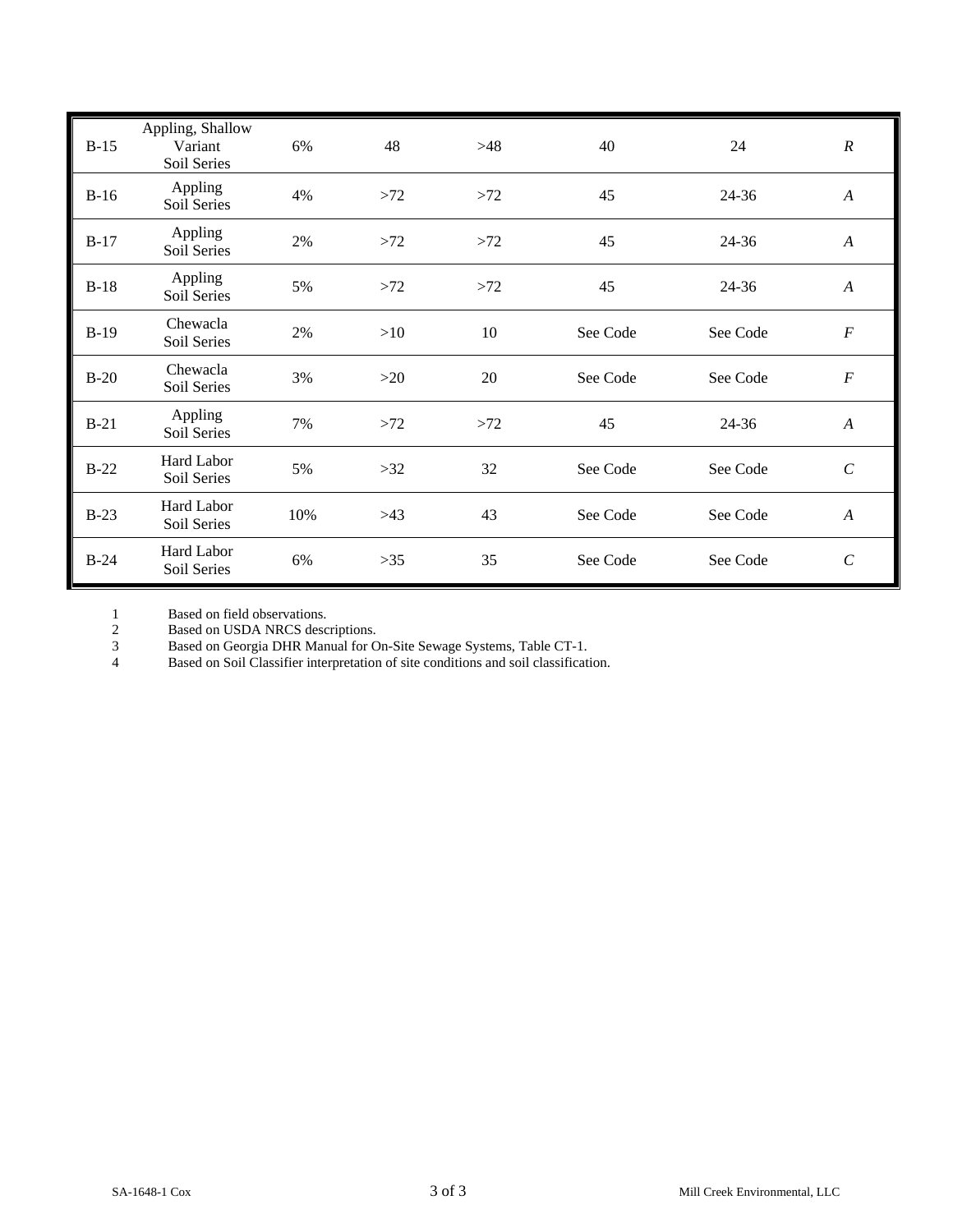### **SUITABILITY CODE DESCRIPTIONS & GENERAL NOTES:**

| <b>SUITABILITY CODE A:</b> | SOIL SERIES SHOULD HAVE THE ABILITY TO FUNCTION AS A SUITABLE<br>ABSORPTION FIELD WITH PROPER DESIGN, INSTALLATION, AND<br>MAINTENANCE.                                                                                                                                                                 |
|----------------------------|---------------------------------------------------------------------------------------------------------------------------------------------------------------------------------------------------------------------------------------------------------------------------------------------------------|
| <b>SUITABILITY CODE C:</b> | BECAUSE OF FLOODING, SHALLOW SEASONAL WATER TABLES, SOIL<br>HORIZONS WITH VERY SLOW PERCOLATION RATE, PERCHED WATER<br>TABLES, OR IMPERFECT DRAINAGE, THESE SOILS ARE NOT SUITABLE<br>FOR INSTALLATION OF A CONVENTIONAL ON-SITE SYSTEM WITHOUT<br>SITE MODIFICATIONS, SPECIAL DESIGNS OR INSTALLATION. |
| <b>SUITABILITY CODE F:</b> | THESE SOILS ARE TYPICALLY NOT SUITABLE FOR USE AS AN<br><b>ABSORPTION FIELD.</b>                                                                                                                                                                                                                        |
| <b>SUITABILITY CODE R:</b> | THESE SOILS ARE SUITABLE FOR INSTALLATION OF AN ON-SITE<br>SYSTEM. HOWEVER, THEY ARE VERY ROCKY OR STONY WHICH MAY<br>REQUIRE DESIGN MODIFICATIONS INCLUDING INCREASED DRAIN<br>FIELD AREA AND SPECIAL MEASURES FOR EXCAVATIONS AND<br><b>SYSTEM INSTALLATION.</b>                                      |

#### Miscellaneous Notes:

All borings are staked in the field and labeled.

This soil report is in accordance with the standards and regulations set forth in the Georgia Department of Human Resources Manual for On-Site Sewage Management Systems, January 2016. Mill Creek Environmental, LLC does not issue permits for, install, maintain or guarantee the performance of any on-site sewage management system. The County Health Department has the authority to permit on-site sewage management systems on this property and may have a different view of the soil conditions. The County Health Department has final jurisdiction over permitting and regulating on-site sewage management systems.

Any alteration to this report without my expressed, written consent and approval will render this report null and void. Any alteration to the site after the date on which the fieldwork was performed may change the nature and suitability of the site.

This report was completed by Certified Soil Classifier:



Dan Centofanti, PG Georgia Professional Geologist # 1321